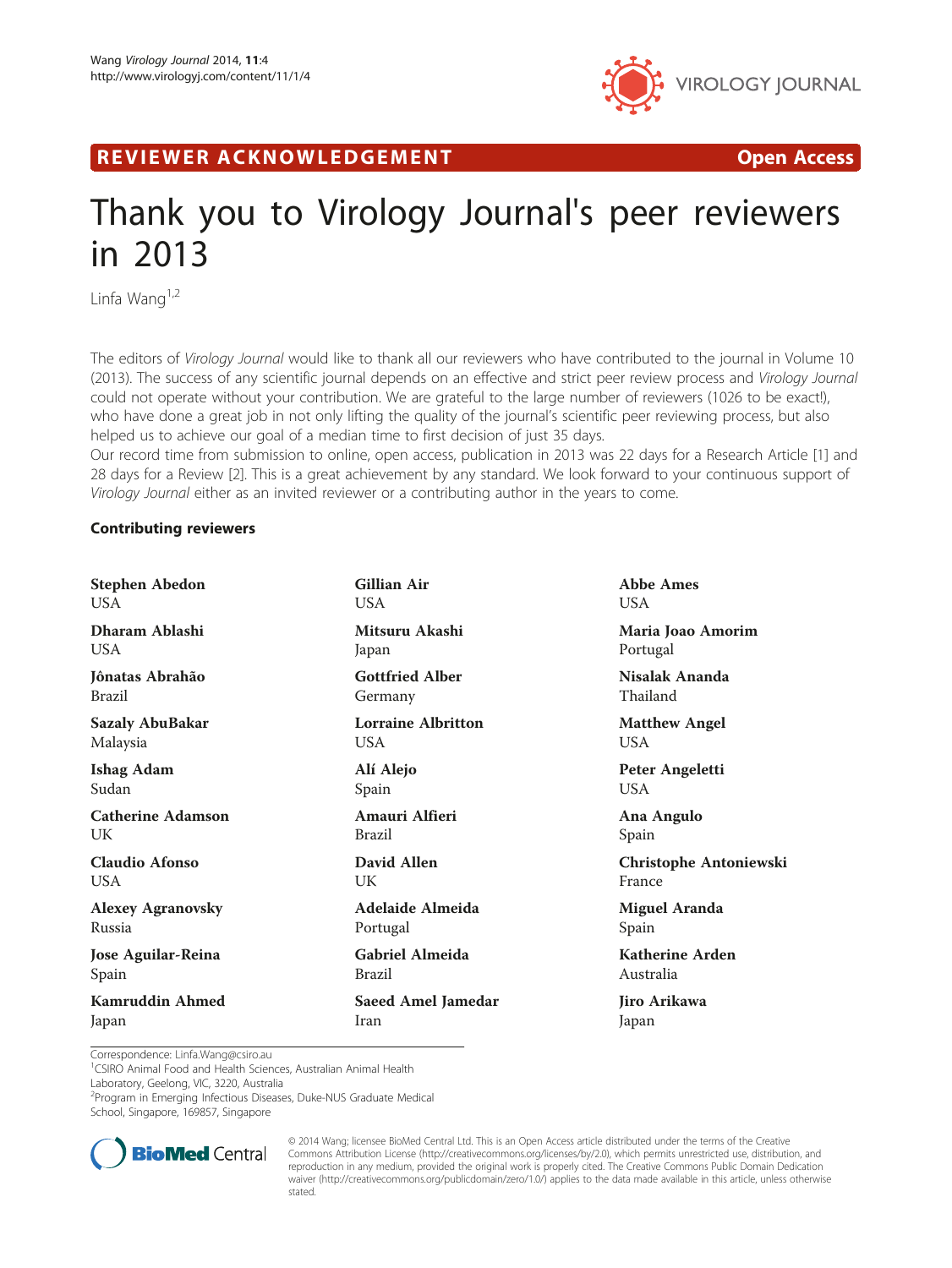Luciana Arruda Brazil

Sassan Asgari Australia

Usman ali Ashfaq Pakistan

Houssam Attoui UK

Prasert Auewarkul Thailand

Kevin Ault USA

Maysa Azzeh Palestinian Territory

Eduardo Azziz-Baumgartner USA

Shawn Babiuk Canada

Leen Baert Switzerland

Andre Bafica Brazil

Olfa Bahri Tunisia

Dalan Bailey UK

Jean-Luc Bailly France

Michelle Baker Australia

Anne Balkema-Buschmann Germany

Ashley Banyard UK

Xiaoyong Bao USA

Eric Baranowski France

John Barnes USA

John Barr UK

Kelli Barr USA

Sarah Barreto Brazil

Alan Barrett USA

Naina Barretto **USA** 

John Bashiruddin UK

Chris Basler **I** ISA

Armanda Bastos South Africa

Daniel Bausch **USA** 

Lorena Bavia Brazil

Maria Serena Beato Italy

Jin-Xin Bei China

Mark Beilke **USA** 

Sarah Belisle **USA** 

Brendan Bell Canada

Jessica Belser **USA** 

Abdelouaheb Bennani Morocco

Kirsten Bentley UK

Sven M. Bergmann Germany

Ben Berkhout Netherlands

Jonathan Bertin Canada

Jonathan Bertin Canada

Walter Betancourt Venezuela

Jayaram Bettadapura Australia

Daniela Bezemer **Netherlands** 

Marcia Bianchi santos Brazil

Eric Blair UK

Esther Blanco Spain

Gary Blissard USA

Evan Bloch **USA** 

Sandra Blome Germany

Thomas Bock Germany

Barbara Boine Germany

Myrna Bonaldo Brazil

Andre Boonstra **Netherlands** 

Durlav Prasad Bora India

Alessandra Borges Brazil

Vanni Borghi Italy

Akos Boros Hungary

Berend Jan Bosch Netherlands

Thomas Briese USA

Christopher Broder USA

Corrie Brown USA

Dennis Brown **USA** 

Meredith Brown USA

Glenn Browning Australia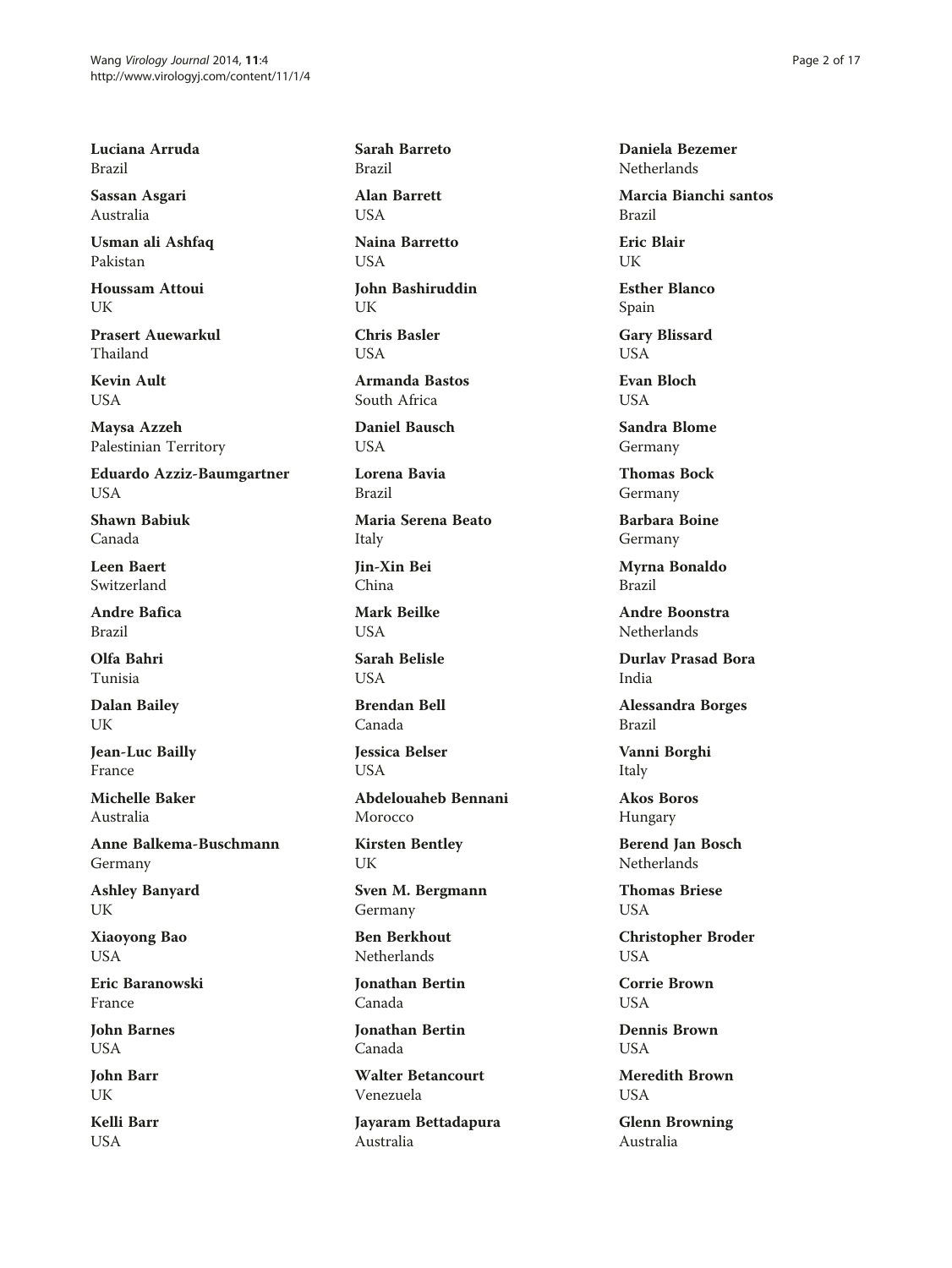Robert Brueggeman USA

Ivan Brukner Canada

Shilpa Buch USA

Chris Buck USA

Marie Annick Buendia France

Alexander Bukreyev USA

Alexander Bukreyev USA

Rowena Bull Australia

Johan Burger South Africa

Graham Burgess Australia

Alison Burman UK

Aurelia Busca Canada

Marc Busch **USA** 

Sarah Butcher Finland

Mathias Büttner Germany

Charles Calisher USA

Amanda Calvert USA

Jennifer Cameron USA

Grant Campbell USA

Thomas Campbell USA

Octavio Campollo Mexico

Rodolfo Hector Campos Argentina

Elena Canelli Italy

Shengbo Cao China

Alejandra Capozzo Argentina

Margareth Capurro Brazil

Antonella Caputo Italy

Susan Carpenter USA

Jill Carr Australia

Ana Rita Castro Brazil

Tatiana Castro Brazil

Jamie Cate UK

Mattia Cecchinato Italy

Pieter-Jan Ceyssens Belgium

Paul Chan Hong Kong

Tak Mao Chan Hong Kong

Yoke-Fun Chan Malaysia

Jinhong Chang USA

Juliana Chávez Brazil

Isabelle Chemin France

En-Qiang Chen China

Feng Chen USA

Jian Chen USA

Pei-Jer Chen Taiwan

Wuguo Chen USA

Xinwen Chen China

Ze Chen China

Zhe-Sheng Chen USA

Ju-Chien Cheng Taiwan

V Gregory Chinchar USA

Kyoung-Oh Cho Korea, South

Ashok Chockalingam USA

Il-Ryong Choi Philippines

Kyoung-Seong Choi Korea, South

Yeon Choi USA

Young Ki Choi Korea, South

Neil David Christensen **USA** 

Justin Jang Hann Chu Singapore

Wan-Long Chuang Taiwan

Massimo Ciccozzi Italy

Luka Cicin-Sain Germany

Jesse Clark USA

Alan Cochrane Canada

Aidan Coffey Ireland

Manola Comar Italy

Samuel Cordey Switzerland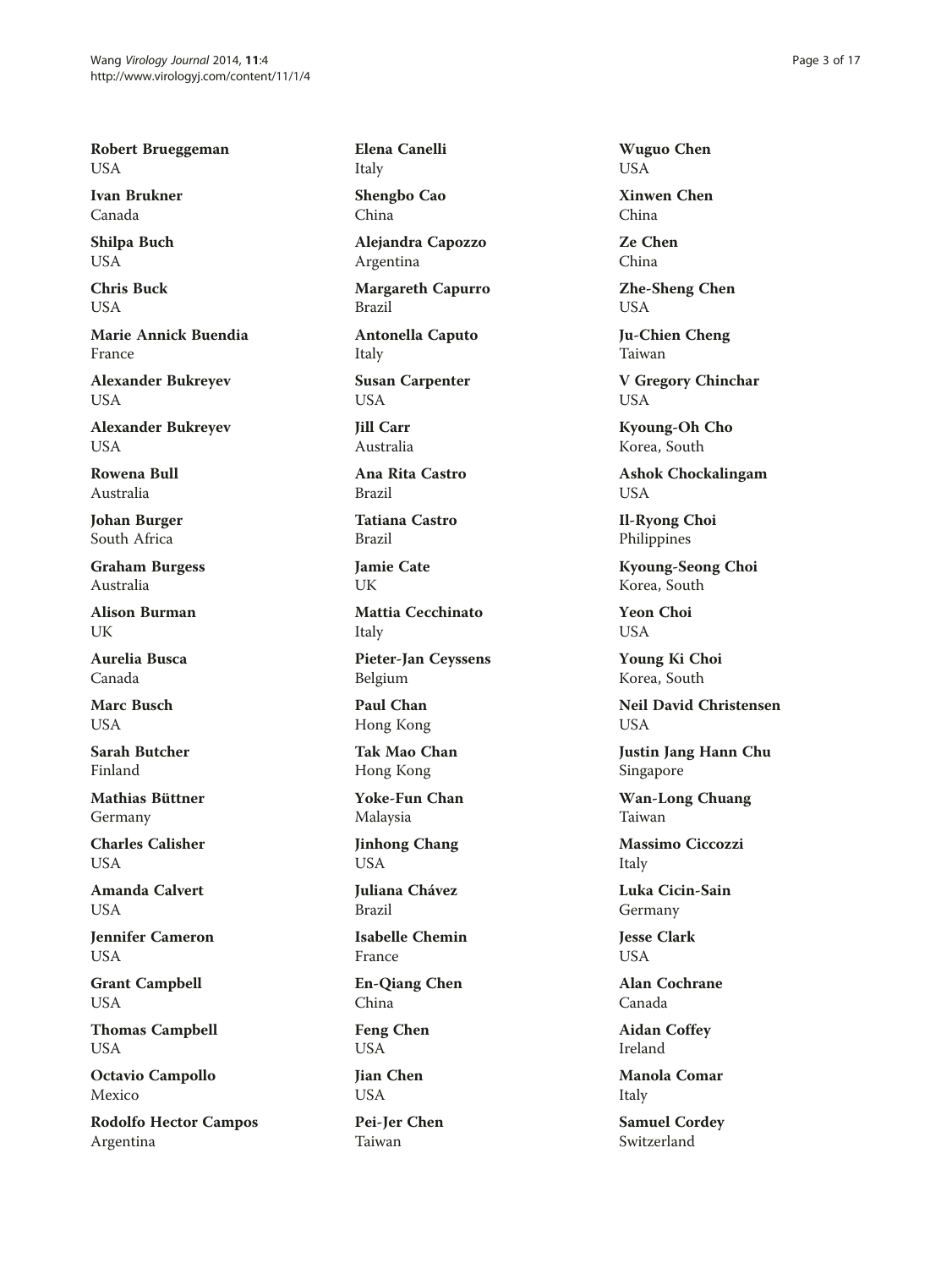Marion Cornelissen Netherlands

Adriana Correa Brazil

Mathias Corteel Belgium

Maria Isabel Costafreda USA

Robert Coutts UK

Lucyna Cova France

Megan Crane Australia

Lunbiao Cui China

Claus-Peter Czerny Germany

Flavio Da Fonseca Brazil

Krystyna Dabrowska Poland

Armando Damiani Germany

Ying Dang **USA** 

Srikanta Dash USA

Sibnarayan Datta India

Alan Davis USA

Andrew Davison UK

Cecilia Dayaraj India

Wu De China

Cristian De Battisti Italy

Luana de Borba Argentina

Juan Carlos de la Torre USA

Nicola Decaro Italy

Sehgal Deepak India

Aldo Dekker Netherlands

Mariana del Vas Argentina

Serena Delbue Italy

Fei Deng China

Yi-Mo Deng Australia

Carl Deom USA

Erik Depla Belgium

Klaus Depner Germany

Moutaz Derbala Qatar

Daniel Desmecht Belgium

Ulrich Desselberger UK

Joanne Devlin Australia

Francesco Di Serio Italy

Marcel Dinger Australia

Maurizio Divizia Italy

Gerhard Dobler Germany

Virginie Doceul France

Riccardo Dolcetti Italy

Joseph Domachowske USA

Samuel Dominguez USA

Àngela Domínguez Spain

Chunsheng Dong China

Anton Dormer **USA** 

Xiaoguang Dou China

Joseph Dougherty USA

Trevor Drew UK

Jan Felix Drexler Germany

William Drobyski USA

Ioannis Drositis Greece

Heidi Drummer Australia

Edward Dubovi **USA** 

Jean-Bernard Duchemin Australia

Robert Duda **USA** 

Jaquelin Dudley USA

Joseph Dudley USA

William Dundon Austria

John Dunn USA

Ralf Durrwald Germany

Robert Dusek USA

James Earnest **USA** 

Marion East Germany

Andrew Easton UK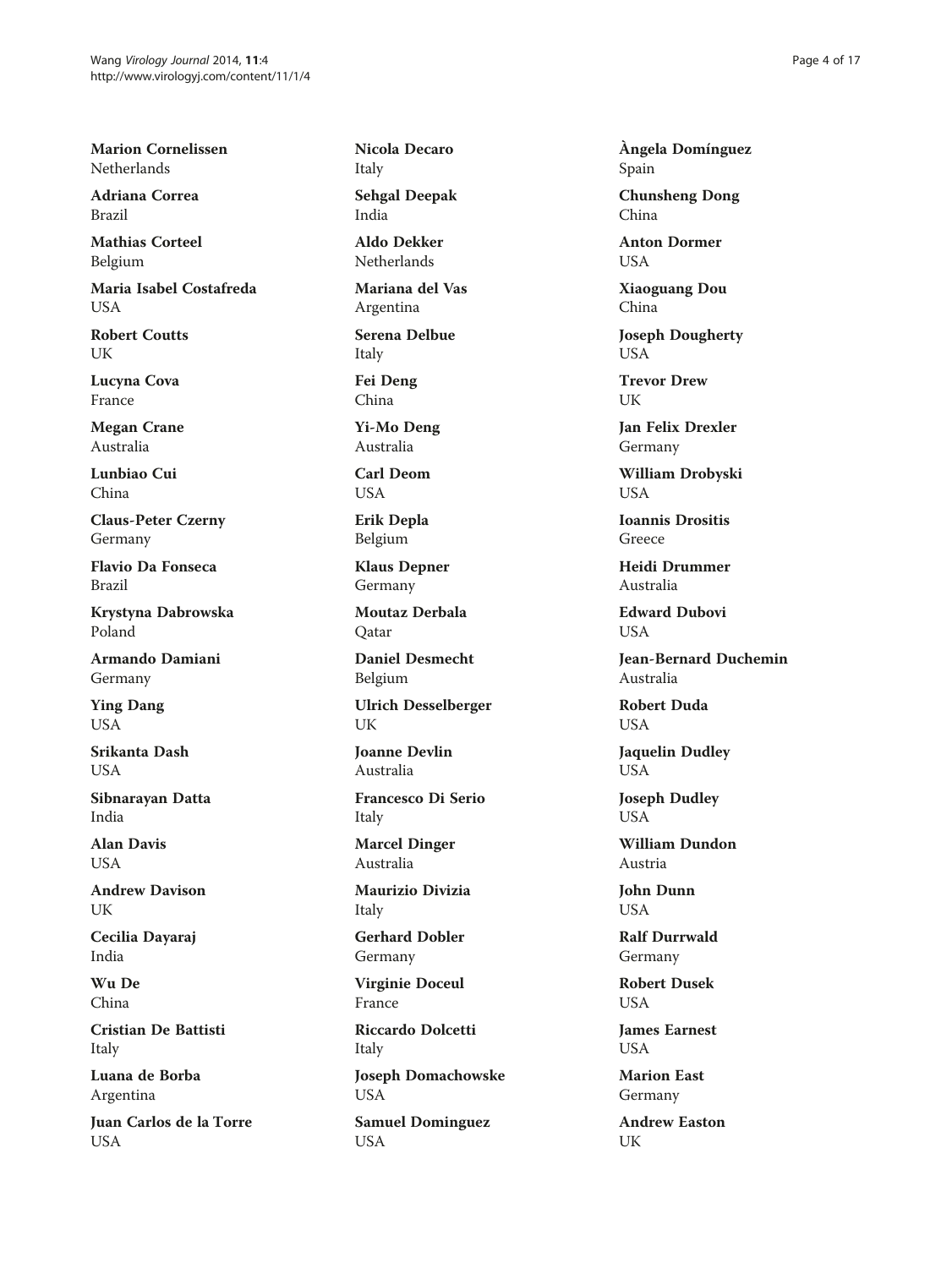Hideki Ebihara USA

Diako Ebrahimi Australia

Marcela Echavarria Argentina

Iriane Eger Brazil

Christina Ehrhardt Germany

Awatef El Moussi Tunisia

Gabriella Elia Italy

Manal El-Sayed Egypt

Christabel Enweronu-Laryea Ghana

Koray Ergunay Turkey

Michael Eschbaumer Germany

Jose M Escribano Spain

Susanna Esposito Italy

Sandra Essbauer Germany

Rosa Esteban Spain

Magnus Evander Sweden

Catherine Ewen USA

Caio Fagundes Ireland

DeLisa Fairweather USA

Ann Falsey USA

Shufang Fan USA

Weihuan Fang China

Mark Fast Canada

Alberto Fereres Spain

Brian Ferguson UK

Humberto Fernandes UK

Mark Fernandes Singapore

Luca Ferrari Italy Jaqueline Maria Siqueira Ferreira Brazil

Raina Fichorova USA

Jonathan Filee France

Cristina Fink Brazil

Russell L. Finley Jr. **USA** 

Matthias Fischer Germany

Uwe Fischer Germany

Vincent Fondong **USA** 

Samuel Forster Australia

Caroline Fossum Sweden

Sandra Frabasile Uruguay

Lori Frappier USA

Roy French USA

Zhen Fu USA

Marc Fuchs **USA** 

Walter Fuchs Germany

Masashi Fukayama Japan

James Fung Hong Kong

Alice Fusaro Italy

Mohammed Gadour Sudan

Carl A. Gagnon Canada

Nicolas Gaidet France

Ratish Gambhira **I** IS A

Yulong Gao China

Lorena Garaicoechea Argentina

Urtzi Garaigorta USA

Pilar García Spain

Ana L. Garcia-Perez Spain

Antonio Garmendia **I** IS A

Carolina Garrido **USA** 

Aura Garrison **USA** 

Wolfgang Garten Germany

Silvana Gaudieri Australia

Riccardo Gavioli Italy

Adam Geballe USA

Brian Geiss **USA** 

Patrick Gérardin Reunion

Jaquelline Germano de Oliveira Brazil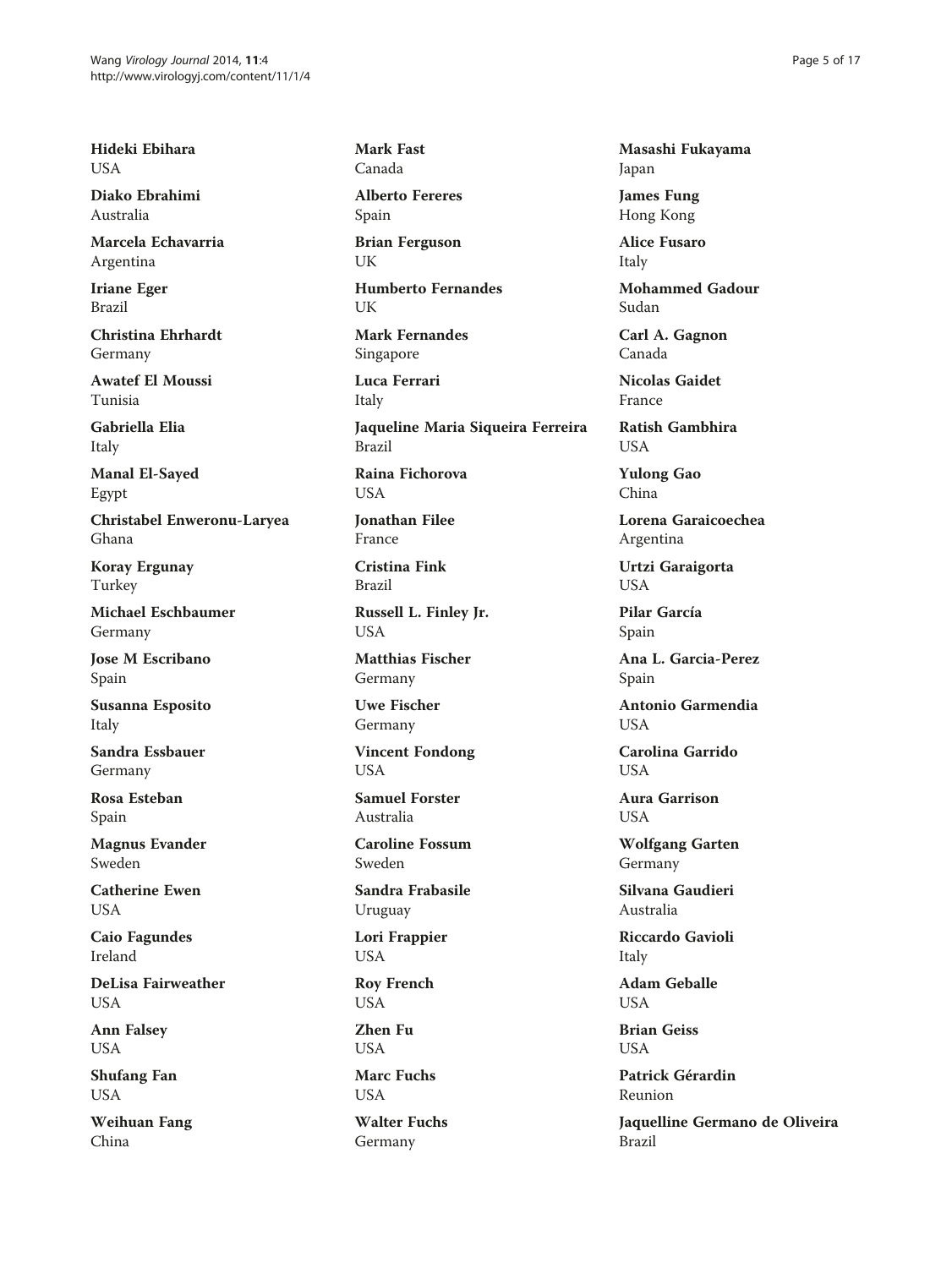Wilhelm Gerner Austria

Maria Magdalena Gherardi Argentina

Souvik Ghosh Japan

Kathrin Gibbert Germany

Robert Gilbertson **I** ISA

Jason Gill USA

Gennadi Glinsky USA

Ricardo Gomez Argentina

Yilei Gong USA

Francisco Gonzalez-Scarano **USA** 

Steve Goodbourn UK

Laura Goodman **USA** 

Felicia Goodrum **USA** 

Jennifer Gordon **USA** 

Elena Govorkova **USA** 

Sagar Goyal USA

Beatrice Grasland France

Christian Grund Germany

Xingnian Gu Australia

Rodrigo Guabiraba UK

Yongjun Guan USA

Jerome Guechot France

Maria Isabel Guedes Brazil

Gilles Guillemin Australia

Susana Guix Spain

Fang Guo USA

Haitao Guo **USA** 

Xin Guo China

Brandon Guthrie **USA** 

Bernd Haas Germany

Roy Hall Australia

Gunnel Hallden UK

Saeed Hamid Pakistan

Steve Hanson USA

Chanditha Hapuarachchi Sri Lanka

Timm Harder Germany

Heli Harvala UK

Hideki Hasegawa Japan

Tayebeh Hashempoor Iran

Daisuke Hayasaka Japan

You-Wen He USA

Klaus Hedman Finland

Regine Heilbronn Germany

Mark Heise USA

Els Henckaerts UK

Sander Herfst Netherlands

Paul L Hermonat **USA** 

Michael Hess Austria

Roger Hewson UK

Eberhard Hildt Germany

Ken Hirasawa Canada

Wenzhe Ho USA

Long Hoang Singapore

Bernd Hoffmann Germany

Per Hollsberg Denmark

Hak Hotta Japan

Weihong Hou USA

Wendy Howard UK

Eike-Roman Hrincius Germany

John Hu USA

John Hu USA

Fen Huang China

Liping Huang China

Li-Rung Huang Taiwan

Wenlin Huang China

Yaowei Huang USA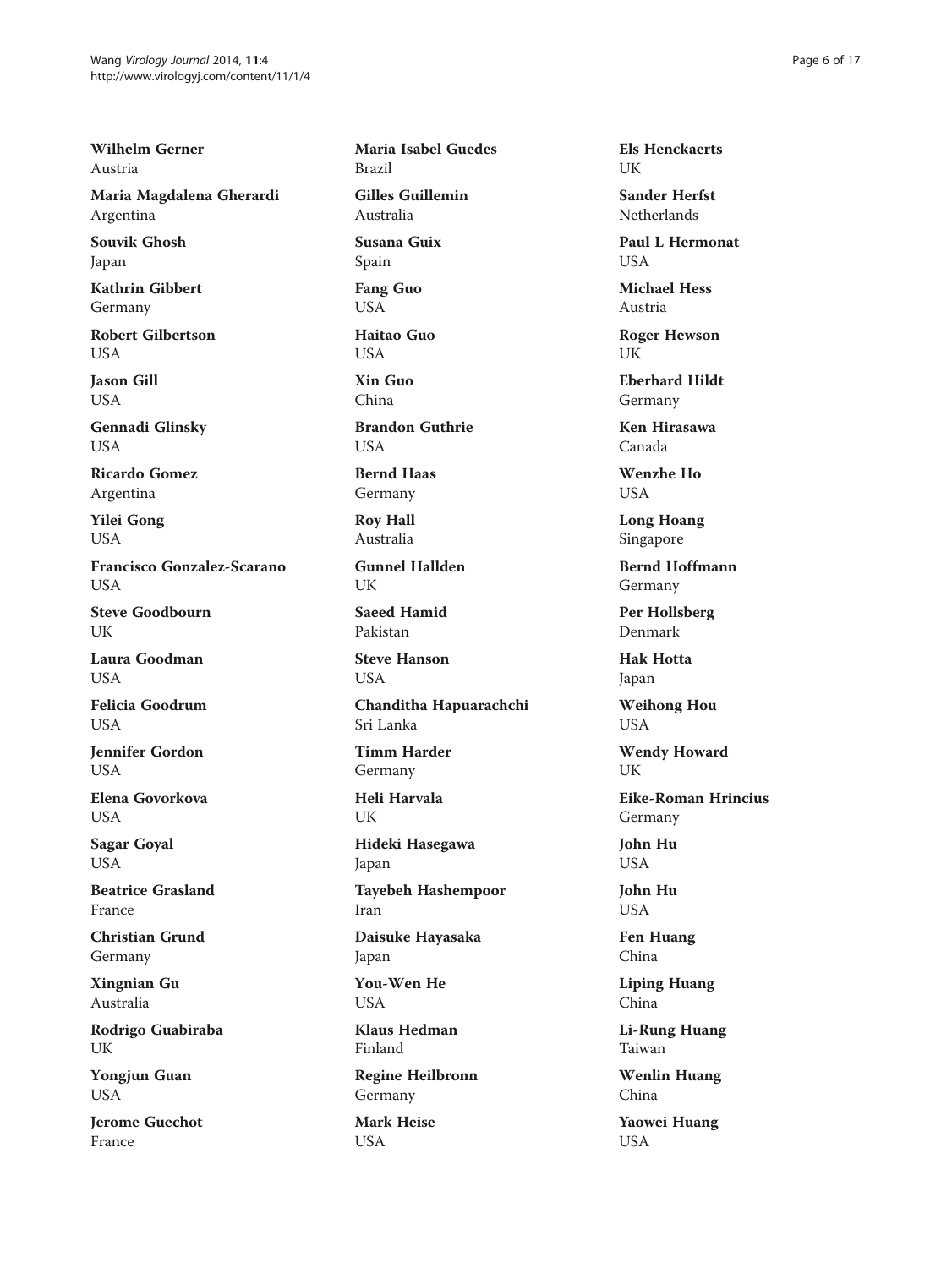Austin Hughes USA

Joseph Hughes UK

Stephen Hughes USA

Veijo Hukkanen Finland

Abrar Hussain Pakistan

Snawar Hussain USA

Hala Ibrahem Egypt

Hiroshi Ichimura Japan

Ali Idris USA

Enrique Iglesias Cuba

Tetsuro Ikegami **USA** 

Tomozumi Imamichi **USA** 

M. Irshad India

Pavel Isa Mexico

Stuart Isaacs **USA** 

Miren Iturriza UK

James Jancovich USA

Christine Jansen Netherlands

Hongyu Jia China

Renyong Jia China

Ping Jiang China

Dong-Yan Jin Hong Kong

Hui Jin China

Emma Job Australia

Reimar Johne Germany

Clinton Jones USA

Kathryn Jones USA

Morris Jones USA

Prapan Jutavijittum Thailand

Tal Kafri USA

Rolf Kaiser Germany

Adriana Kajon USA

Biao Kan China

Sang-Moo Kang USA

June Kan-Mitchell **USA** 

Michael Kann France

Jia-Horng Kao Taiwan

Vladimir Kapitonov USA

Gerardo Kaplan USA

Beatrix Kapusinszky USA

Axel Karger Germany

Hiroaki Kariwa Japan

Fatah Kashanchi **USA** 

Benedikt Kaufer Germany

Marcus Kehrli USA

Guenther Keil Germany

Alyson Kelvin Canada

Lawrence Kenyon Taiwan

Daniel Kern **USA** 

Pattara Khamrin Thailand

Mohsin Khan **USA** 

Sunil Khattar USA

Alan Khoo Malaysia

Yury Khudyakov USA

Frederick Kibenge Canada

Tara Kieffer **USA** 

Byounghan Kim Korea, South

Seong-Jun Kim **USA** 

Shin-Hee Kim **USA** 

Su-Mi Kim Korea, South

Young Bong Kim Korea, South

Brian Kimble USA

Istvan Kiss Sweden

Pravina Kitikoon USA

PJ Klasse USA

Aloysius Klingelhutz USA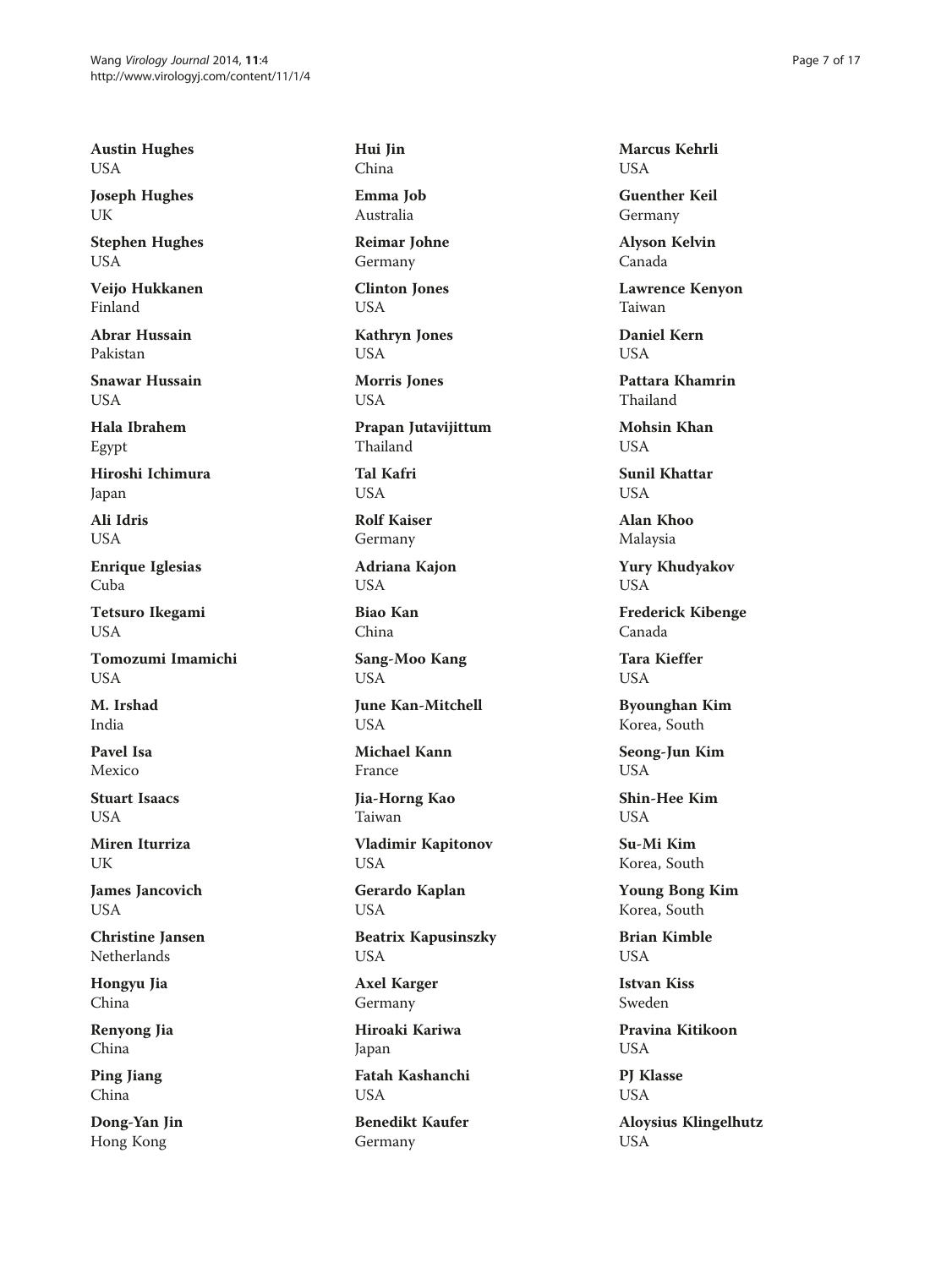Nick Knowles UK

Norbert Koch Germany

Jeffrey Koehler USA

Tuckweng Kok Australia

Tee Kok Keng Malaysia

Kouacou Konan USA

Jeroen Kortekaas Netherlands

George Koutsoudakis Spain

Anna Kramvis South Africa

Philip Krause USA

Joost Kreijtz Netherlands

Jan Kreuze Peru

Susanne Kreuzer Germany

Neel Krishna USA

Bernd Kronenberger Germany

Andrew Kropinski Canada

Detlev H Kruger Germany

Mart Krupovic France

Chih-Hung Ku Taiwan

Ondrej Kucera Czech Republic

Beate Kuemmerer Germany

Jens H. Kuhn USA

Richard Kuhn USA

Thijs Kuiken Netherlands

Pankaj Kumar **USA** 

Sachin Kumar India

Santosh Kumar **USA** 

Vinod Kumar India

Kattareeya Kumthip Thailand

Elizabeth Kutter USA

Ann Kwan Australia

Nicole La Gruta Australia

Michael Lagunoff USA

Ching Lung Lai China

Amreek Lal Pakistan

Elisabeth Lampe Brazil

Daryl Lamson USA

Jason LanmanJasonL USA

Moshe Lapidot Israel

Lars Larsen Denmark

Magdalena Larska Poland

Karen Laurie Australia

Jen Layden USA

Tiziana Lazzarotto Italy

Ghislaine Le Gall-Recule France

Jason LeBlanc Canada

Neil LeBlanc Sweden

Chang Lee USA

Wai-ming Lee USA

Porntippa Lekcharoensuk Thailand

Guy Lemay Canada

David Lembo Italy

Keith Leppard UK

George Leser USA

Feng Li China

Guoqing Li China

Jisu Li **USA** 

Linlin Li USA

Shifang Li China

Xiangdong Li China

Zejun Li China

Zhenghe Li China

Pawel P. Liberski Poland

Daniel Libraty USA

Uwe G. Liebert Germany

Gipsi Lima Mendez Belgium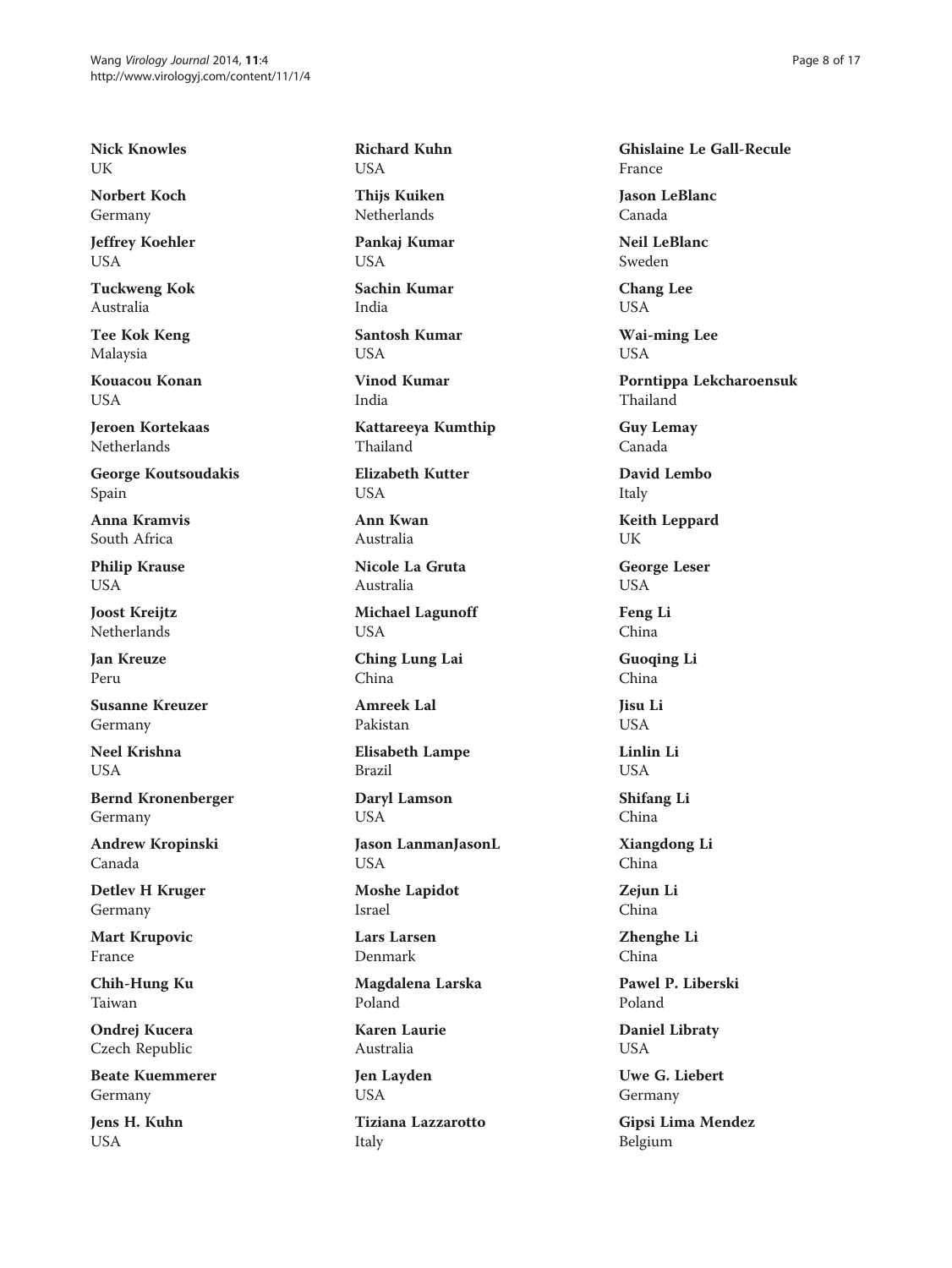Gongzhen Liu China

Helene Minyi Liu Taiwan

Hongqi Liu China

Qinfang Liu USA

Shuwen Liu China

Wei Liu China

Xiao-qing Liu China

Yuanyuan Liu USA

Zheng-Fei Liu China

Francisco Lobo Brazil

Thomas London **USA** 

Xavier Lopez Spain

Marcelo Lopez-Lastra Chile

Ben Lopman UK

Carl Lowenberger Canada

Zhengchun Lu USA

Fabio Luciani Australia

Min-Hua Luo China

Guanggang Ma China

Nabg Ma Canada

Darin Madson **USA** 

Ken Maeda Japan

Diogo Magnani USA

Kathy Magor Canada

Ravi Mahalingam **USA** 

Kristiina Mäkinen Finland

Shinji Makino USA

Rajinder Mann USA

Fabricio Marchini Brazil

Philip Marcus USA

Francois Maree South Africa

Vazeille Marie France

Joao Marques Brazil

Anthony Marriott UK

Glenn Marsh Australia

Emily Martin **USA** 

Isidoro Martinez Spain

Miguel Angel Martinez Spain

Encarna Martinez Salas Spain

Luis Martinez-Sobrido USA

Rodrigo Martino Spain Masaji Mase Japan

William Mason **USA** 

Yumiko Matsuoka USA

David Matthews UK

Jelle Matthijnssens Belgium

Leena Maunula Finland

Damien Maura USA

Wendy Maury USA

Jens Mayer Germany

Julie McAuley Australia

John McCauley UK

Myra McClure UK

Christopher McCormick UK

Jonathan McCullers USA

Duncan McVey USA

Michael McVoy USA

José A. Melero Spain

Eyal Meltzer Israel

Baozhong Meng Canada

Shanshan Meng China

Songdong Meng China

Xiang-Jin Meng USA

Laura Menotti Italy

Michael Metzger USA

Francois Meurens Canada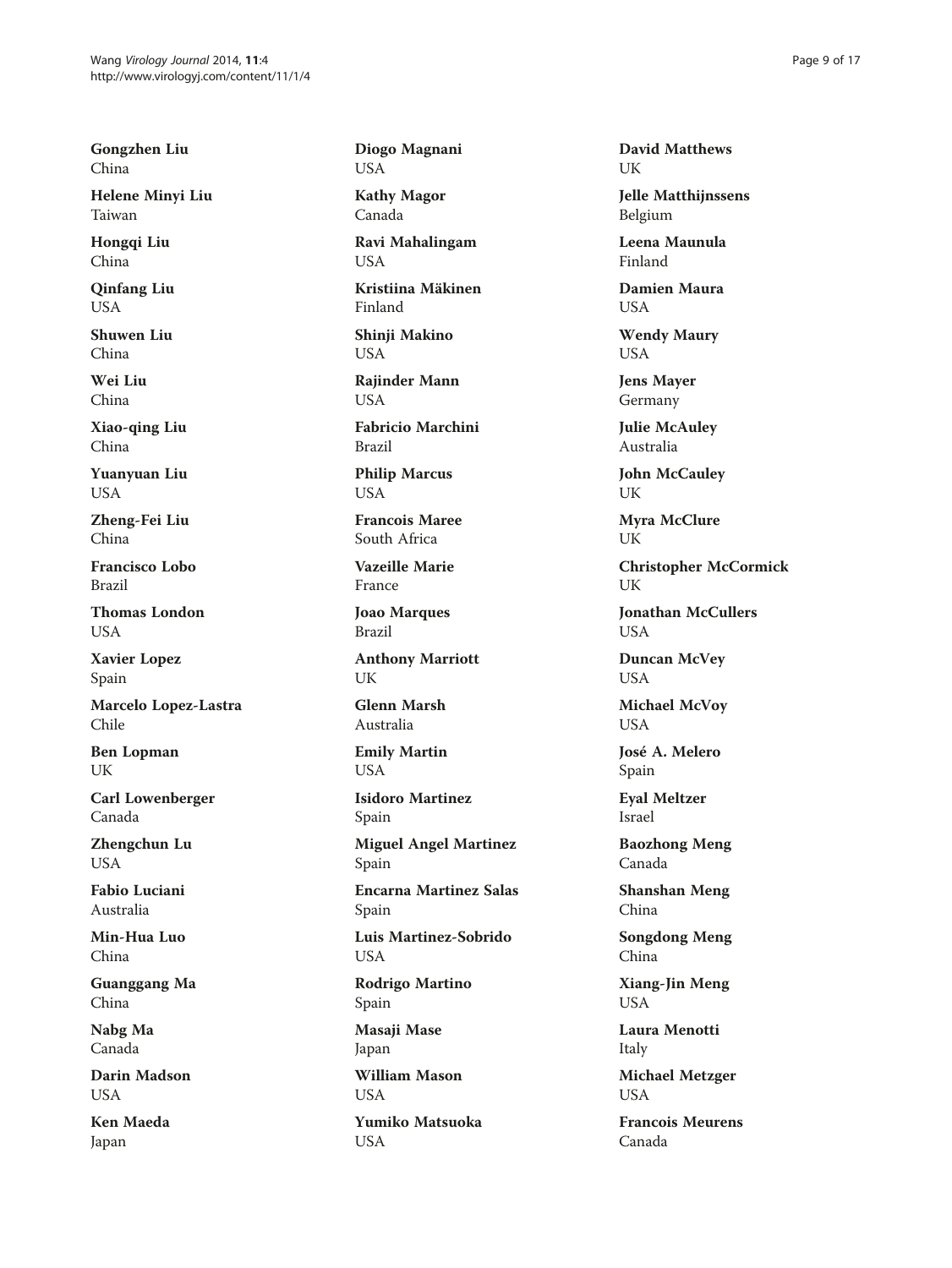Craig Meyers USA

Luiz Miletti Brazil

Christopher Miller USA

Zhen Ming-Hua China

Zhen Ming-Hua China

Valerie Mioulet UK

Chad Mire **I** IS A

Michi Miura Japan

Tatuso Miyamura Japan

Susanne Modrow Germany

Ugo Moens Norway

Shyam Mohapatra USA

Sophie Molia Mali

Debasis Mondal **USA** 

Peter Monk UK

Isabella Monne Italy

M Anthony Moody USA

Thomas Moran **USA** 

Luciano Moreira Brazil

Enrique Moriones Spain

Igor Morozov USA

Nuria Morral USA

Lynda Morrison USA Trudy Morrison USA Bruno Mota Brazil Martin Muggeridge USA Patricia Mulrooney-Cousins

Vincent Munster USA

Canada

Takayuki Murata Japan

Manoj Murhekar India

Eain Murphy USA

Alexander Murray UK

Jayaseelan Murugaiyan Germany

Jonah Musa Nigeria

Joe Mymryk Canada

Noriyo Nagata Japan

Venugopal Nair UK

Yuchen Nan USA

Krishna Narayanan USA

Somanna Naveen USA

Oscar Negrete USA

Martha Nelson USA

Rachel Nelson **USA** 

Lev Nemchinov USA

Michael Nevels Germany

Lisa F.P. Ng Singapore

John Nicholls Hong Kong

Christian Niel Brazil

Veljko Nikolin Germany

Ikuo Nishigaki Japan

Allan Nix **I** IS A

Richard Njouom Cameroon

Mauricio Nogueira Brazil

Elizabeth Norton **USA** 

Norbert Nowotny Austria

Akito Nozaki Japan

Takahiro Ohara Japan

Seii Ohka Japan

Kazusato Ohshima Japan

Tomoichiro Oka Japan

Margaret Okomo-Adhiambo USA

Elzbieta Oldak Poland

Ledy Oliveira Brazil

Aldemir B. Oliveira-Filho Brazil

Christopher Olsen USA

Ken Olson USA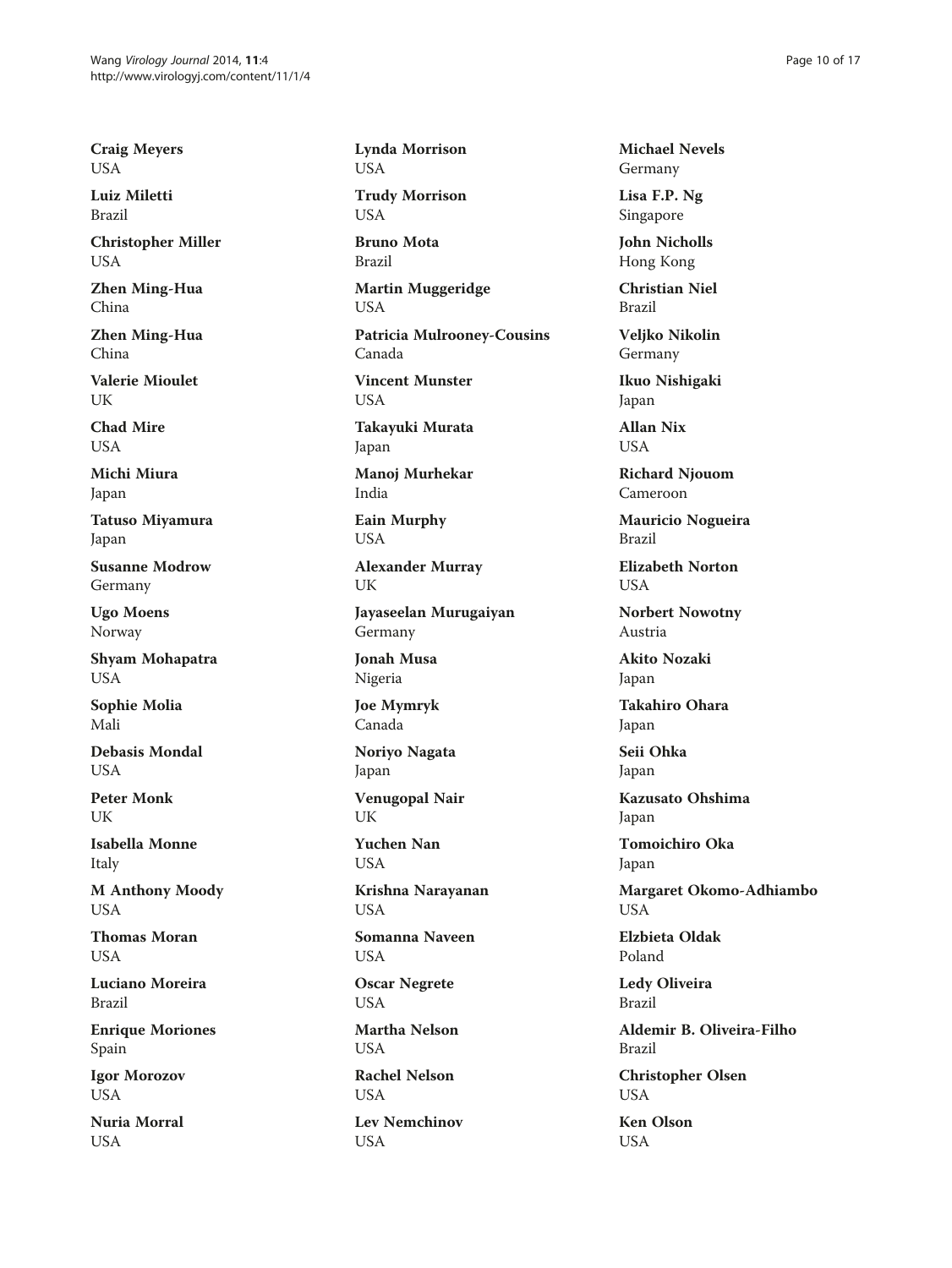Tanja Opriessnig USA

David Ornelles USA

Hitoshi Oshitani Japan

Fernando Osorio USA

Chris Oura Trinidad and Tobago

Karin Pachler Austria

Romain Paillot I IK

Betania Paiva Drumond Brazil

Anandan Paldurai **USA** 

Minna Paloniemi Finland

Basu Dev Pandey Nepal

Glaucia Paranhos-Baccalà France

Mark Parcells **USA** 

Leslie Parent **USA** 

Manmohan Parida India

Bongkyun Park Korea, South

Colin Parrish USA

John Pasick Canada

Manoj Pastey USA

Deendayal Patel USA

Kunj Pathak USA

Daniela Pavoni Brazil

Finn Skou Pedersen Denmark

Niels Pedersen USA

Ariel Pereda Argentina

Lenore Pereira USA

Daniel Perez USA

Daniel Mariano Perez-Filgueira Argentina

Martin Pfeffer Germany

Andreas Pichlmair Germany

Chamsai Pientong Thailand

Gorben Pijlman Netherlands

David Pintel USA

Aguinaldo Pinto Brazil

Massimo Pinzani Italy

Paula Pitha Rowe **USA** 

Marie Pizzorno **USA** 

Roman Pogranichniy USA

Stefan Pöhlmann Germany

Bernard Poiesz USA

Stephen Polyak USA

Malgorzata Pomorska-Mol Poland

Art Poon Canada

Leo Poon Hong Kong Antonio Postigo UK

Ali Pouryasin Iran

Eva Poveda Spain

Ned Powell UK

Ramesh Prabhu **LISA** 

Jan Pravsgaard Christensen Denmark

Krzysztof Pyrc Poland

Xian Qi China

Li Qihan China

Zhuo Ming Qin China

Hua-Ji Qiu China

Jorge Quarleri Argentina

Josep Quer Spain

Frank Rabenstein Germany

Sonia Mara Raboni Brazil

Kathryn Radigan USA

Marek Radkowski Poland

Shazia Rafique Pakistan

Angamuthu Raja India

Amitis Ramezani Iran

Jose Manuel Ramos Spain

Richard Randall UK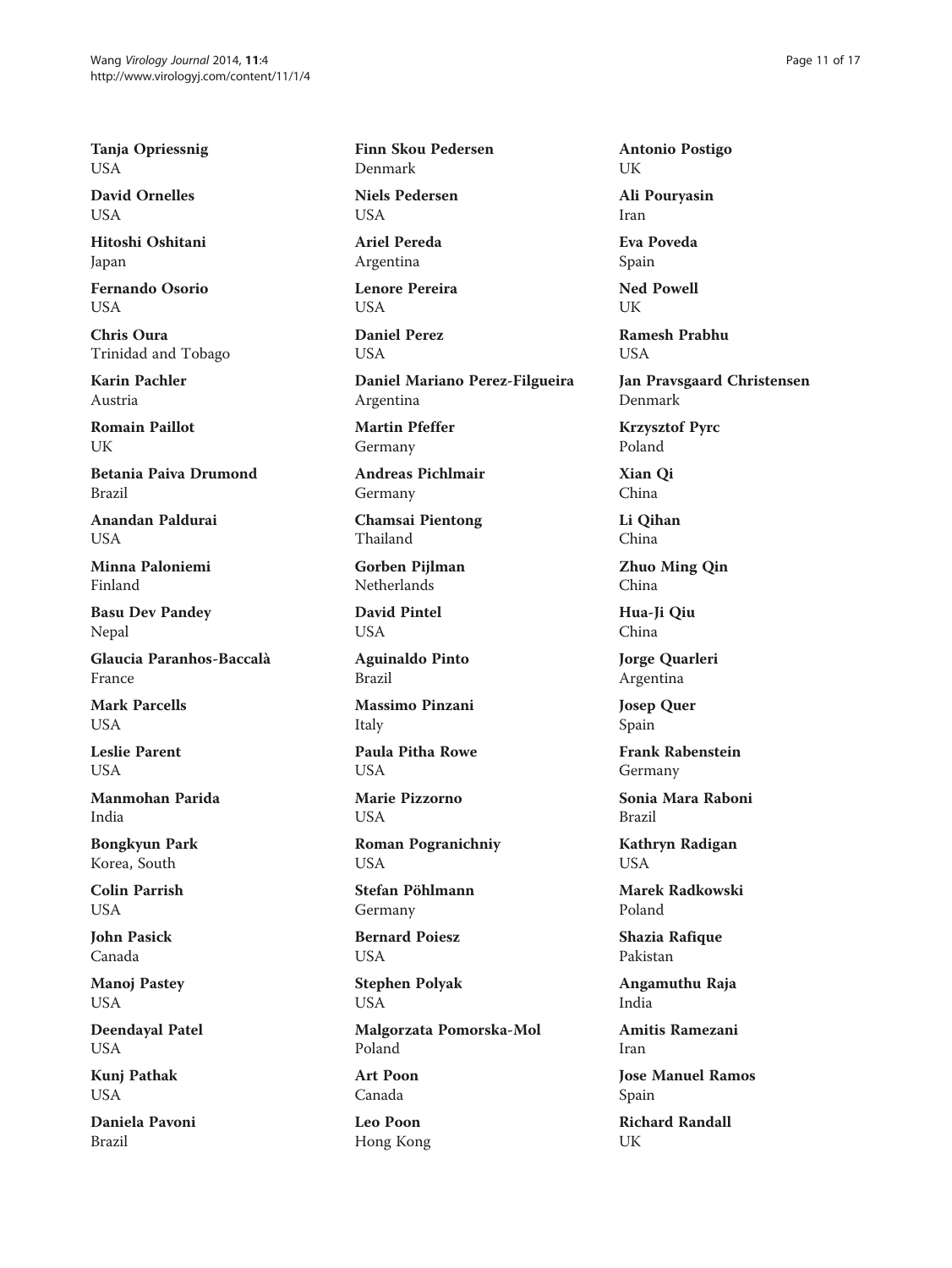Parmjeet Randhawa USA

Eric Rassart Canada

Luca Rastrelli Italy

Sebastian Rausch Germany

Jaana Rautava Finland

Jo Lynne Raymond USA

Helena Rebelo-de-Andrade Portugal

Sanjay Reddy USA

Richard Reeve **I** IK

Udo Reichl Germany

Ilona Reimann Germany

Xiaofeng Ren China

Julio Reyes-Leyva Mexico

Robert Ricciardi USA

Stephen Rice **USA** 

Juergen Richt USA

Cornelia Richter Germany

Julia Ridpath USA

Guus Rimmelzwaan Netherlands

Espen Rimstad Norway

Sally Roberts UK

Fernando Rodriguez Spain

David Rodriguez-Lazaro Spain

Paulo Roehe Brazil

Camila Romano Brazil

Rachel Roper USA

Pierre Roques France

Rafael Diego Rosa Brazil

German Rosas-Acosta **USA** 

Helene Rosenberg USA

Paul Rota USA

Adib Rowhani **USA** 

Raymond Rowland USA

Brent Ryckman USA

Wi-Sun Ryu Korea, South

Evangelista Sagnelli Italy

Abdel Rahman Said Egypt

Bruno Sainz Spain

Renate Sakate Brazil

Nitin Saksena Australia

Toshie Sakuma USA

Jun-ichi Sakuragi Japan

Siba Samal USA

Sweety Samal USA

Rosemary Sang Kenya

Flavia Santos Brazil

Ricardo Santos Portugal

Daniel Santos Mansur Brazil

Anderson Sa-Nunes Brazil

Maria Saponari Italy

Bruno Sargueil France

Giuseppe Sarli Italy

Jaya Sastri USA

Vijaya Satchidanandam India

Christian Sauder **USA** 

Bertrand Saunier France

Barry James Saville Canada

Hirofumi Sawa Japan

Luis Schang Canada

Leonardo Schiavon Brazil

Horst Schirrmeier Germany

Mark Schleiss USA

Scott Schmid USA

Juergen Schneider-Schaulies Germany

Bruce Schoneboom **USA** 

David Schriemer Canada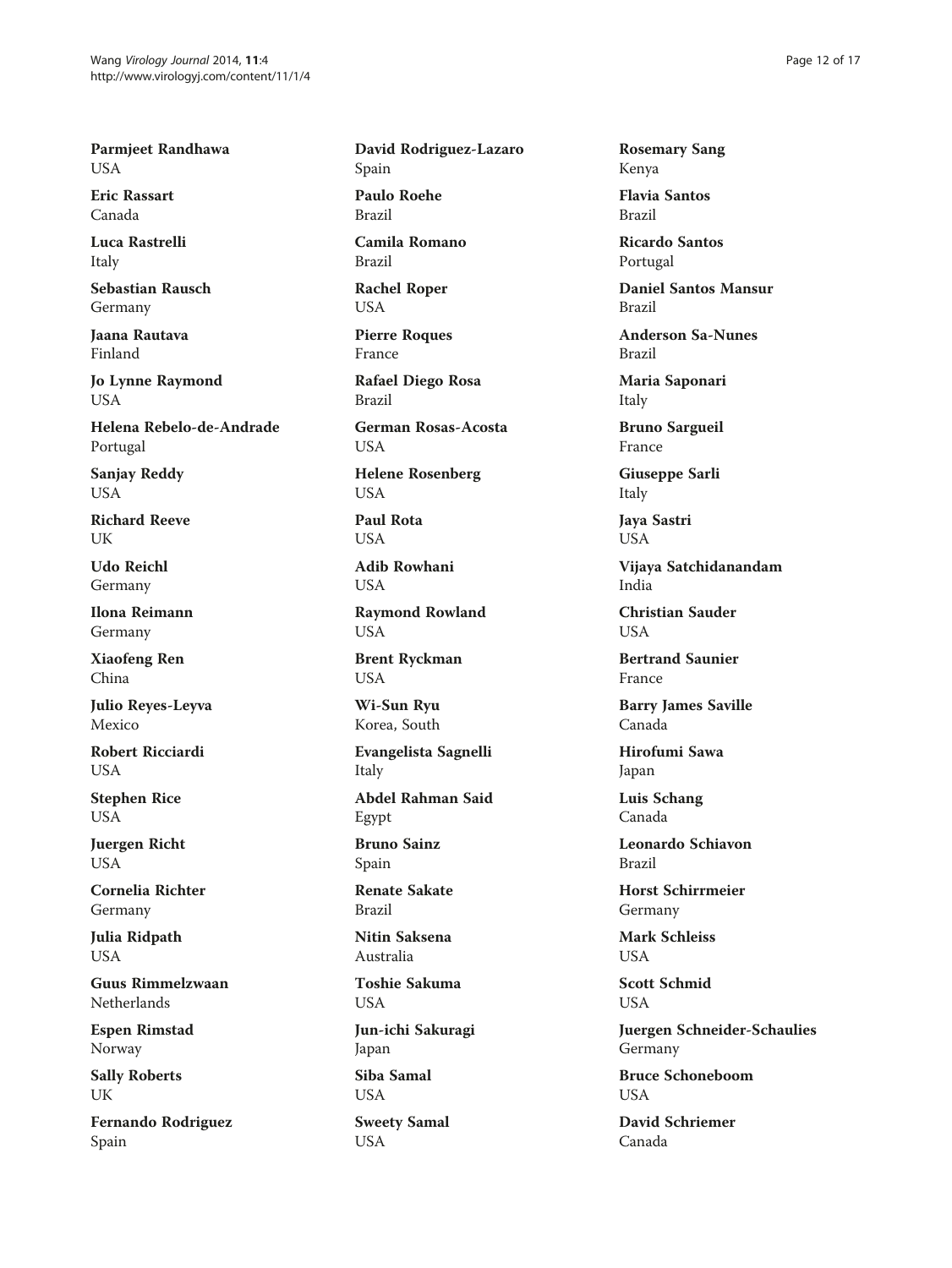Joerg Schuettrumpf Germany

Matthias Schweizer Switzerland

Christoph Seeger USA

Michel Segondy France

Renata Servan De Almeida France

Donald Seto USA

Norazizah Shafee Malaysia

Shahida Shah Pakistan

Liang Shang USA

Shaobin Shang USA

Yingli Shang USA

Colin Sharp UK

Huigang Shen China

Zhengli Shi China

Hiroyuki Shimizu Japan

Kazuya Shirato Japan

Zabihollah Shoja Iran

Nathan Shores USA

Saurabh Shrivastava India

Maureen Shuh USA

Deepak Shukla USA

Matthias Sieber Germany

Sanna Sillankorva Portugal

Breno Silva Brazil

Malgorzata Simm **USA** 

Thaís Sincero Brazil

John Sinclair UK

Priyanka Singh India

David Skibinski Singapore

Betty Slagle USA

Richard David Sloan UK

Krzysztof Smietanka Poland

Redmond Smyth France

Christopher Snyder USA

Francisco Sobrino Spain

Maria Söderlund-Venermo Finland

Jiuzhou Song USA

Frederic Sorgeloos Belgium

Ricardo Soto-Rifo Chile

Daniele Souza Brazil

Thiago Souza Brazil

Enea Spada Italy

Ellen Sparger USA

Stephen Spatz USA

Fernando Spilki Brazil

Cathy Staedel France

Peter Staeheli Germany

Robert Stahelin USA

Karl Stahl Sweden

John Stambas Australia

Elspeth Steel UK

Eike Steinmann Germany

Drake Stenger USA

Joanna Stewart New Zealand

Patricia Hermes Stoco Brazil

Cristina Stoyanov USA

Ivan Stratov Australia

Stephen Stray **USA** 

André Streck Brazil

Rebecca Strong UK

Yvonne Su Singapore

Mysore Sudarshana USA

Chris Sullivan USA

Sheena Sullivan Australia

Rebecca Sumner UK

Chaomin Sun USA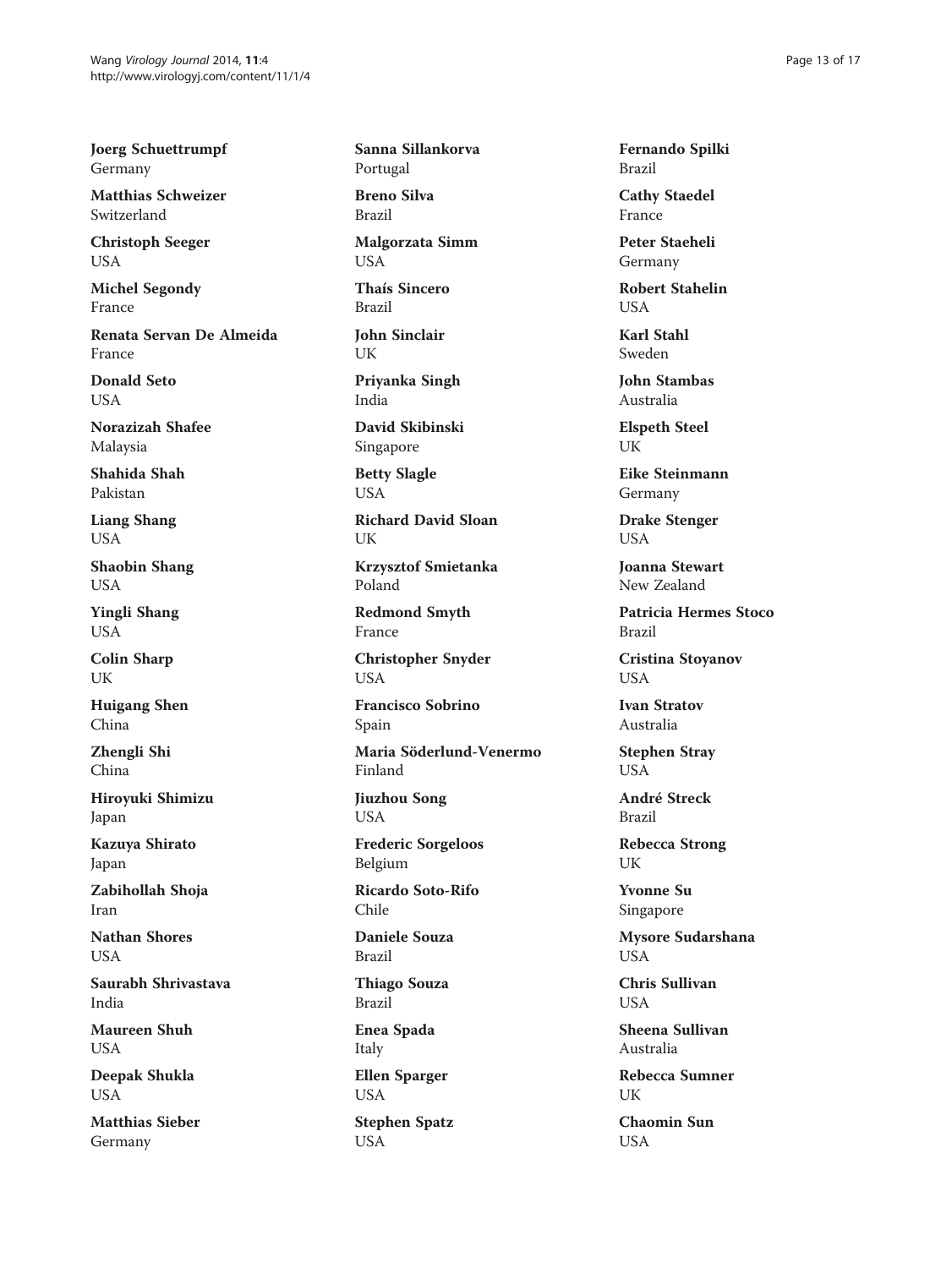Liying Sun China

Sujatha Sunil India

Camille Sureau France

Manika Suryadevara USA

Veluvarthy Suryanarayana India

Gerd Sutter Germany

Troy Sutton USA

Fumitaka Suzuki Japan

Nobuhiro Suzuki Japan

William Switzer **USA** 

Gulam Syed USA

Gilda Tachedjian Australia

Yasuhiro Takeuchi I IK

Takenori Takizawa Japan

Wenjie Tan China

Yasuhito Tanaka Japan

Yong Tang China

Koki Taniguchi Japan

Tawesak Tanwandee Thailand

Mi-Hua Tao Taiwan

Xiaorong Tao China

Zexin Tao China

Paul Targett-Adams Sweden

Geraldine Taylor UK

John Taylor **USA** 

Jens Peter Teifke Germany

Bud C. Tennant **I** ISA

Robert Tesh **USA** 

Robert Thimme Germany

Paul Thomas USA

Zhijun Tian China

Peter Tijssen Canada

Suresh Tikoo Canada

Laurence Tiley UK

Kelvin To Hong Kong

Stephen Mark Tompkins USA

Huahua Tong USA

Noel Tordo France

Jenny-Ann Toribio Australia

Montserrat Torremorell USA

Gloria Trallero Spain

Alfonsina Trento Spain

Joanne Trgovcich USA

Morten Tryland Norway

David Tscharke Australia

Chien-Te Kent Tseng USA

Konstantin Tsetsarkin **USA** 

Koji Tsujimura Japan

Ikuo Tsunoda **I** ISA

Tamás Tuboly Hungary

Tom Tucker **I** IS A

Dann Turner UK

Stuart Turville Australia

Mudit Tyagi USA

Sukathida Ubol Thailand

Takamasa Ueno Japan

Susan Uprichard **USA** 

Thomas Urban **USA** 

Cica Urbino France

Astrid Vabret France

Felipe Vaca France

Thomas Vahlenkamp Germany

Steven Van Borm Belgium

Lia van der Hoek Netherlands

Tonja van der Kuyl Netherlands

Wim Van der Poel Netherlands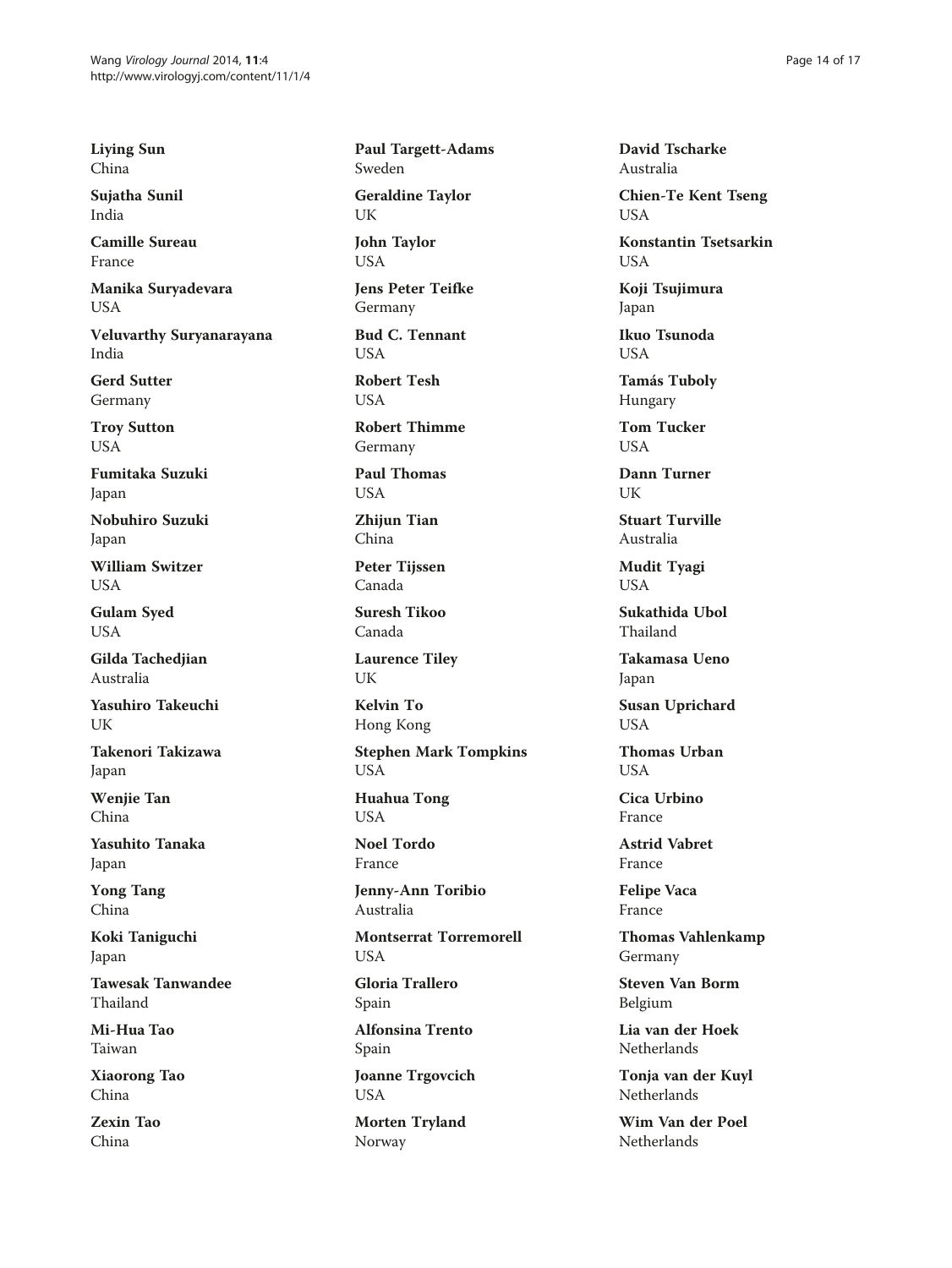Sabine van der Sanden **I** IS A

Erhard van der Vries Netherlands

Sylvia van Drunen Littel-van den Hurk Canada

Formijn J van Hemert Netherlands

Maria Van Kerkhove **I** IK

Carine Van Lint Belgium

Ester Vanni Italy

Surender Vashist UK

Michael Veit Germany

Aldo Venuti Italy

Helene Verheije Netherlands

Elisa Vicenzi Italy

Matias Victoria Uruguay

Carmen Vieira Brazil

Mauro Viganò Italy

Dhanasekaran Vijaykrishna Singapore

Manuel Vilanova Portugal

Stefan Vilcek Slovakia

Livia Villar Brazil

Francois Villinger USA

Amy Vincent USA

Sebastian Voigt Germany

### Heiner von Buttlar Germany

Peter Walker Australia

Per Wallgren Sweden

Edward Walsh USA

Hongquan Wan USA

Xiu-Feng (Henry) Wan USA

Chang Yi Wang USA

Jianhua Wang China

Jichun Wang China

Kening Wang USA

Lihua Wang USA

Manli Wang China

Ning Wang China

Robert YL Wang Taiwan

Tianyi Wang USA

Wenbing Wang China

Xiaofeng Wang China

Xue Wang USA

Stacey Ward

USA Gulam Waris

USA Matti Waris

Finland

Koichi Watashi Japan

Roger Watson UK

Hongping Wei China

Taiyun Wei Canada

Manfred Weidmann Germany

Jason Weinberg USA

Hana Weingartl Canada

Herbert Weissenböck Austria

Sonja Welsch Netherlands

Kerstin Wernike Germany

Michelle West UK

Denise Whitby **USA** 

Chris Whitehouse **USA** 

Rebecca Wilkes **USA** 

Kim Wilson Australia

Helen Wise UK

Harald Wodrich France

Frank Wong Australia

Kum Thong Wong Malaysia

Sek Man Wong Singapore

Sook San Wong USA

Charles Woods USA

Stefan Worgall USA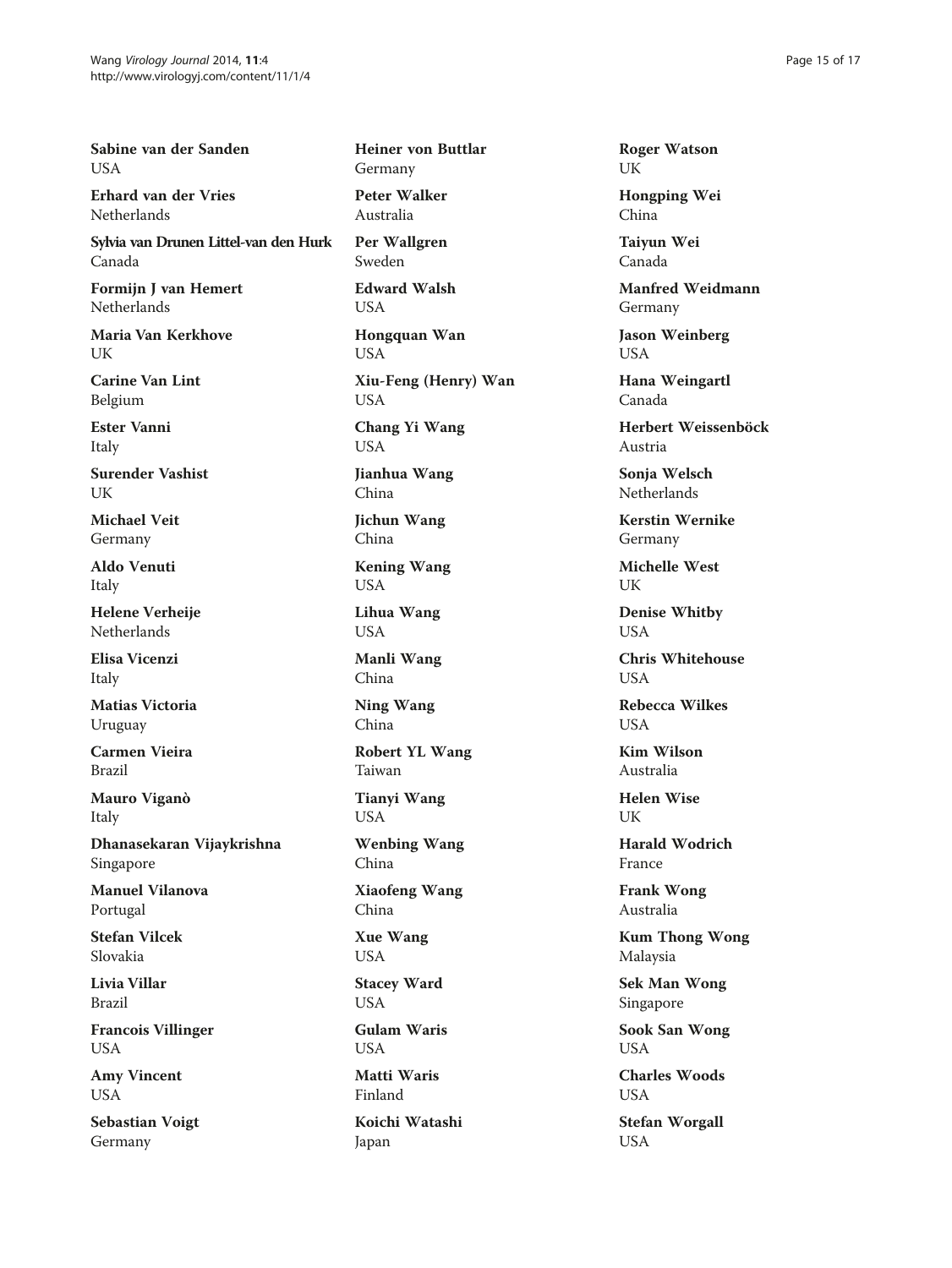Pryscilla Wowk Brazil

Grzegorz Jan Wozniakowski Poland

Hongzhuan Wu USA

Ho-sheng Wu Taiwan

Jaw-Ching Wu Taiwan

Qingfa Wu China

Yasong Wu China

Betty Wu-Hsieh Taiwan

Harry Xia USA

Yan Xiang USA

Gengfu Xiao China

Shaobo Xiao China

Yan Xie China

Youhua Xie China

Zhixun Xie China

Huimin Xu Canada

Jin Xu China

Kemin Xu USA

Lvye Xu China

Wenbo Xu China

Seiya Yamayoshi Japan

Tohru Yanase Japan

Hanchun Yang China Jibing Yang USA Kai Yang China Kui Yang USA Zengqi Yang China Zhi Min Yang China Yoshihiko Yano Japan Melvyn Yap UK Chau-Ting Yeh Taiwan Jonathan Yewdell USA Li Yi China Yanbin Yin USA Sam Yingst Thailand Dongwan Yoo USA Liang You USA Ming-Lung Yu Taiwan Xuejie Yu USA Xuemei Yu USA Xuping Yu China Fan Yuchen China Kwok Yung Yuen Hong Kong Wu Yunfeng China

Inigo Zabalgogeazcoa Spain

Mohammad Zafrullah **I** ISA

Hassan Zaraket **USA** 

Roland Zell Germany

Cun Zhang China

Gui-Hong Zhang China

HM Zhang China

Xianren Zhang China

Yan Zhang China

Deming Zhao China

Jincun Zhao **USA** 

Yanlin Zhao China

Michael Zheng USA

Ning Zhi USA

Oleg Zhirnov Russia

Jin Zhong China

Bin Zhou USA

Fengfeng Zhou China

Guohui Zhou China

Yi-Hua Zhou China

Yijun Zhou China

Guoqiang Zhu China